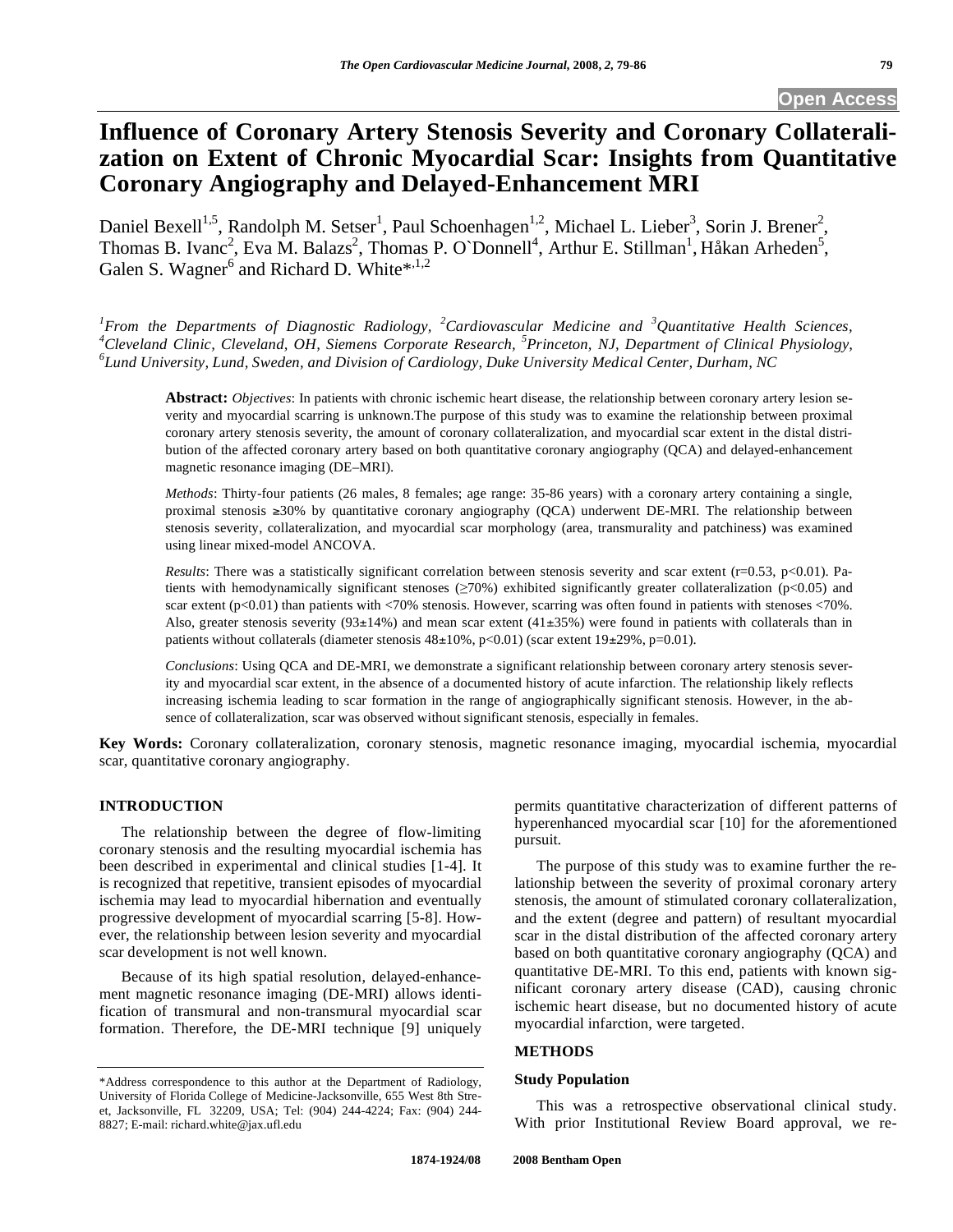viewed the medical records of chronic ischemic heart disease patients who underwent both a clinically indicated cardiac MRI examination, for myocardial viability assessment [11,12], and relatively concurrent selective coronary angiography. The mean period between cardiac MRI and coronary angiography was  $16 \pm 19$  days (range 0-84 days). We identified 34 patients (age  $67 \pm 11$  years, range 35-86 years; gender: 26 males, 8 females) with a single, focal angiographic stenosis of >30 % luminal diameter involving the proximal segment of 1 of the 3 major epicardial coronary arteries. Although all patients had advanced, multi-vessel coronary artery disease, these patients had a single lesion in the artery of interest.

 Based on a consensus review of the coronary angiographic images, the index lesion was defined as follows: LAD, if it occurred in the proximal segment of the left anterior descending (LAD) coronary artery, between its origin and the first major diagonal branch; LCX, if it occurred in the proximal segment of the left circumflex (LCX) artery, defined as between its origin and the first lateral branch; or PDA, if it occurred anywhere along the dominant or codominant coronary artery giving rise to the posterior descending artery (PDA), or in the proximal PDA itself. Coronary artery dominance was established by the source of both the PDA and the postero-lateral system supplying branches to the posterior and lateral regions of the left ventricle (LV); most often the right coronary artery (RCA) was dominant. Co-dominance indicated PDA origin from the RCA and the postero-lateral system from the LCX.

 Exclusion criteria included >30% narrowing more distally in the same major coronary artery of interest, or a clinically documented history of acute myocardial infarction in its distribution. Due to the potential confounding influence, patients with  $\geq$ 30 % stenosis of the left main coronary trunk excluded from the LAD and LCX groups. Patients with a history of either coronary artery bypass grafting or percutaneus transluminal coronary angioplasty/stenting of the epicardial coronary artery of interest, or a history of medical conditions pre-disposing to microvascular disease (e.g., diabetes mellitus, vasculitis) were also excluded.

### **Magnetic Resonance Imaging**

 All imaging was performed on a 1.5 Tesla MRI scanner (Symphony or Sonata, Siemens Medical Solutions, Erlangen, Germany) using a phased-array torso coil and standard ECG referencing techniques.

 For evaluation of myocardial scar, LV short-axis DE-MRI was performed at the mid-LV level, defined by the papillary muscle insertions, and at the basal level, defined midway between the mid-LV and mitral annulus. Apical images were not included for analysis because of concerns over cumulative effects of more distal coronary atherosclerosis. DE-MRI images were acquired using an inversion recovery spoiled gradient echo protocol 20-30 minutes after intravenous injection of Gadolinium-DTPA (0.2 mmol per kilogram) [9]. Sequence parameters were FOV 280-350 mm, acquisition matrix 256x161, slice thickness 5-10 mm; TE 4.0 msec, TR sequence 8 msec, effective 2RR intervals, flip angle  $30^\circ$ , and TI 175-275 msec to null signal from viable myocardium in late diastole following an appropriate delay after the R-wave trigger. This imaging was performed with

(1 acquisition) or without (2-3 acquisitions) breath-holding, based on heart rate and ability to suspend respiration.

 Dynamic cine image-loops were acquired in contiguous short-axis slices covering the heart from the mitral valve to the LV apex. Cine images were acquired using a segmented k-space balanced steady state free precession (bSSFP) protocol: FOV 280-350 mm, matrix 256x120, slice thickness 8-10 mm, TR 4 msec, TE 1.6 msec. Fifteen lines per segment were acquired for a temporal resolution of 32 msec with 15- 27 temporal phases covering the cardiac cycle. Imaging at each anatomic level was performed with (1 acquisition) or without (2-3 acquisitions) breath-holding.

#### **Quantitative Coronary Angiography for Coronary Stenosis Evaluation**

 QCA [13,14] was performed from multiple orthogonal views using standard technique in an established core laboratory at our institution. The angiograms were evaluated with the CAAS II System QCA edge-detection software (Pie Medical Inc., Maastricht, The Netherlands) following standard core lab procedures. A cine viewer (Vanguard XR-35) was utilized for cases received on 35mm cine film and the CAAS II dicom viewer was used to review digital cases. The following data were recorded for each coronary artery segment: percent diameter reduction of the segment, percent area reduction of the segment, and the minimum lesion diameter.

#### **Quantitative Collateral Circulation Grading**

 The extent of collateralization to the coronary artery of interest was described using two separate scoring approaches, as follows:

- 1. Rentrop Score:  $0 = no$  visible collateralization,  $1 = faint$ filling of only side branches of coronary artery of interest,  $2$  = partial filling of artery of interest, and  $3$  = complete filling of artery of interest. The reproducibility of this grading has been validated previously [13,14].
- 2. Collateral Score: This scoring approach represents the number of coronary artery systems, including that of the artery of interest itself (by bridge collaterals), contributing collateral branches to the dependent myocardial region of interest as follows:  $0 = no$  contributor,  $1 = 1$  contributor,  $2 = 2$  contributors, and  $3 = 3$  contributors.

## **Quantitative Analysis of DE-MRI for Scar Characterization**

 An observer blinded to the results of QCA performed the quantitative MRI analysis using a previously described quantitative approach with low inter-observer variability [10]. In basal and mid-ventricular DE-MRI images, the myocardium was delineated manually (Argus, Siemens Medical Systems, Erlangen, Germany) while referencing spatially and temporally corresponding cine images. Evaluation of scar distribution was then performed on the same workstation using prototype software (modified Argus, Siemens Corporate Research, Princeton, NJ). The user initially outlined scar regions and then visually determined optimal thresholds to differentiate viable myocardium from myocardial scar within that region of interest using an interactive region-filling tool, as previously described [10].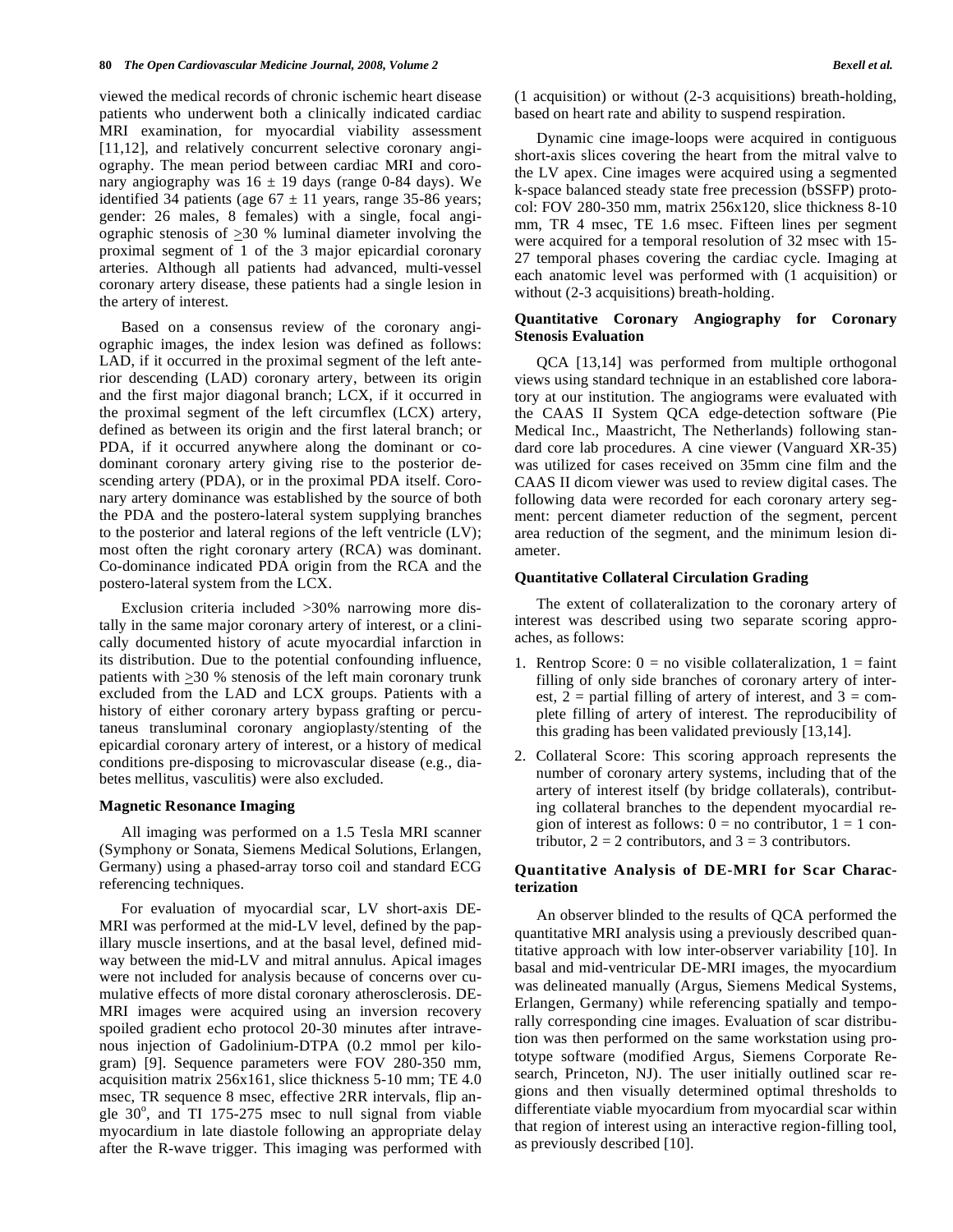At each of these 2 short-axis levels, quantitative analysis of thresholded images was restricted to a 30º myocardial sector straddling segments representative of the distribution of a particular major coronary artery [15]; the coronary artery of interest was centered over this sector (Fig. (**1**)). The myocardial sector was centered below the visualized LAD course in the anterior interventricular groove for LAD lesions, the mid-lateral free-wall (centered opposite the midinterventricular septum) for lesions in the LCX, or the visualized PDA course in the posterior interventricular groove for proximal lesions in either the source artery of the PDA or the proximal PDA itself.

Quantitative analysis of thresholded images (Matlab, Math-Works, Natick, MA) was then performed to calculate the following parameters [10], expressed relative to the sector of myocardium underlying the coronary artery of interest:

- 1. Scar Area: The relative area of non-viable myocardium within a sector, computed as the ratio of non-viable pixels (white) within the myocardium to total pixels (white+black) within the myocardial sector.
- 2. Transmurality: The proportion of radial chords per sector with scar transmurality traversing the endocardial to epicardial extent  $\geq$ 50%.
- 3. Patchiness: A measure of the coherence of non-viable myocardium within the sector, computed as the ratio of non-viable edge pixels to total non-viable pixels within each thresholded sector, where edge pixels were defined as white pixels which border at least one viable pixel (black) in a 8-connected neighborhood [16].

## **Statistical Methods**

 The strength of association between stenosis severity (percent diameter and percent area) and each scar parameter (scar area, transmurality and patchiness), before controlling for the effects of confounding factors, was assessed using Pearson product-moment correlation. The statistical significance of differences between pairs of independent groups was assessed using the Mann-Whitney test.

 Linear mixed-model analysis of covariance (ANCOVA) methods [17] were used to assess the significance of percent diameter stenosis, percent area stenosis and collateral score in explaining the variation in each scar parameter (percent scar, percent transmurality and patchiness). Each scar parameter was treated as a separate outcome in three distinct linear mixed-models. Other covariates included in each model were gender, age, vessel type (e.g. LAD), anatomic level (e.g. basal) and Rentrop score.

 After the statistical significance of predictors and covariates was tested in each model, the fitted model was used to predict scar outcomes based on hypothetical values for the set of variables in each model. In determining the appropriate value to use for percent area stenosis, given a specific percent diameter stenosis, we made use of a regression equation that approximated the (quadratic) relationship between the two. In deciding which hypothetical value to use for a variable such as age, the mean was used (i.e., mean age of all patients). For categorical variables such as vessel type or level, the weighted mean effect of all categories of each such variable was used in the fitted model.

## **RESULTS**

 The location of the index proximal coronary artery lesion was distributed as follows: 6 LAD, 4 LCX, 24 PDA. The PDA group included 23 patients with RCA dominance and 1 patient with left coronary artery dominance. The characteristics of the patient population overall, as well as individually for the LAD, LCX and PDA groups, are shown in Table **1**. There was no statistically significant difference among the vessel groups with respect to age  $(p=0.49)$ , percent diameter stenosis (p=0.98), percent area stenosis (p=0.98), Rentrop score ( $p=0.60$ ) or collateral score ( $p=0.66$ ). Furthermore, there was no significant correlation between age and myocardial scar extent ( $R^2$ =0.03, p=0.64).

## **Relationship Between Coronary Stenosis Severity, Collateralization and Myocardial Scarring**

 Correlations between the degree of coronary artery stenosis and each myocardial scar parameter were statistically



Fig. (1). Myocardial sectors by coronary artery of interest. Thirty-degree myocardial sectors straddle segments representative of the distribution of a particular coronary artery, with the coronary artery of interest centered over the respective sector. The myocardial sector is centered below the visualized LAD course in the anterior interventricular groove for LAD lesions (left), the mid-lateral free-wall (centered opposite the mid-interventricular septum) for lesions in the LCX (middle), or the visualized PDA course in the posterior interventricular groove for proximal lesions in either the source artery of the PDA or the proximal PDA itself (right).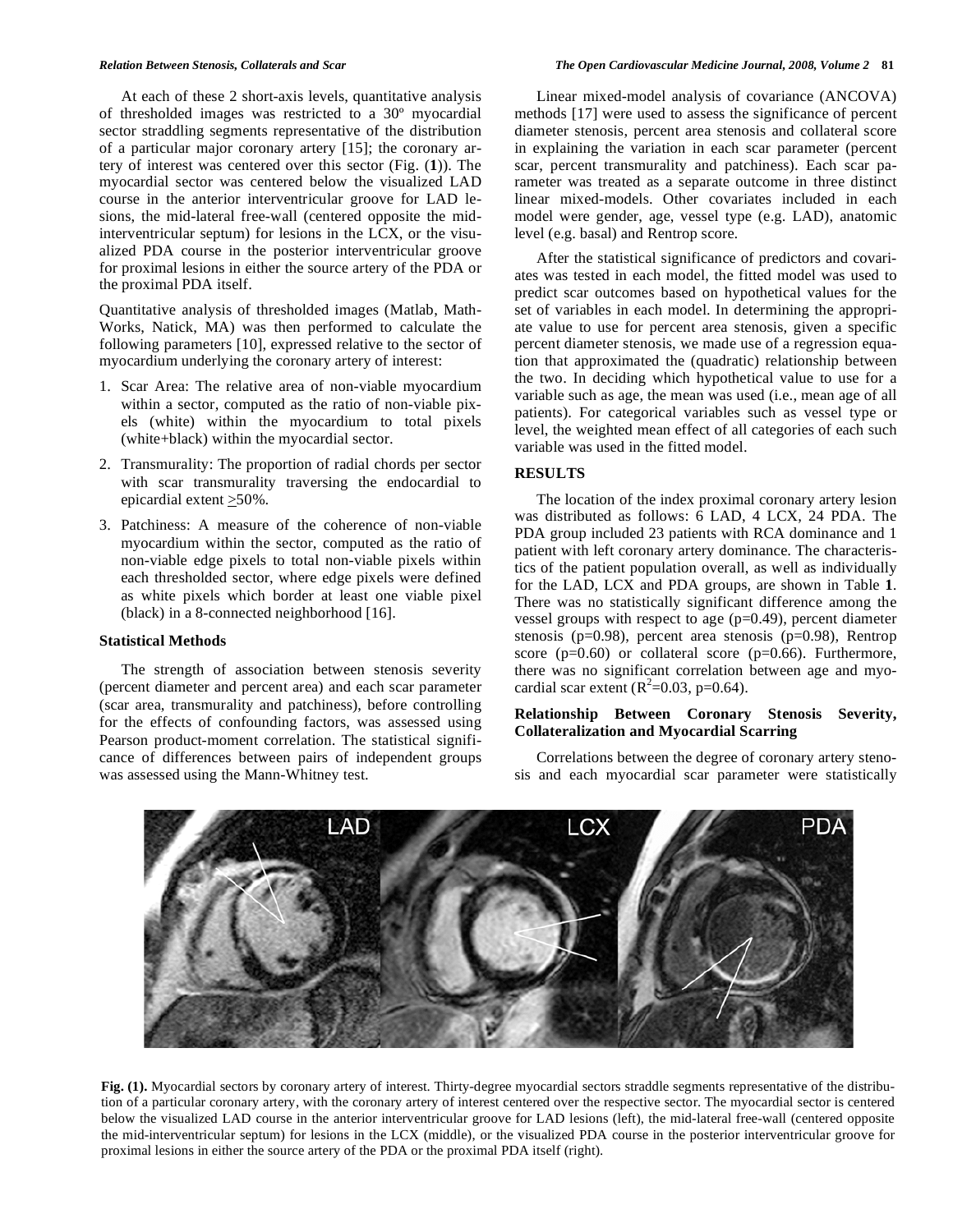|                           | All                                        | <b>LAD</b>                                 | <b>LCX</b>                                 | <b>PDA</b>                                 |
|---------------------------|--------------------------------------------|--------------------------------------------|--------------------------------------------|--------------------------------------------|
| Gender                    | 26M/8F                                     | 4M/2F                                      | 3M/1F                                      | 19M / 5F                                   |
| Age                       | $67 \pm 12$                                | $68 \pm 12$                                | $61 \pm 7$                                 | $67 \pm 12$                                |
| Percent Diameter Stenosis | $75\% \pm 26\%$                            | $73\% \pm 23\%$                            | $72\% \pm 32\%$                            | $75\% \pm 27\%$                            |
| Percent Area Stenosis     | $87\% \pm 15\%$                            | $89\% \pm 11\%$                            | $85\% \pm 18\%$                            | $87\% \pm 16\%$                            |
| <b>Rentrop Score</b>      | $1.0 \pm 1.1$                              | $0.7 \pm 1.0$                              | $1.0 + 1.4$                                | $1.1 \pm 1.1$                              |
| <b>Collateral Score</b>   | $1.2 \pm 1.2$                              | $1.0 \pm 1.1$                              | $0.8 \pm 1.0$                              | $1.4 \pm 1.3$                              |
| Scar Area                 | $33\% \pm 34\%$ (B)<br>$31\% \pm 35\%$ (M) | $63\% \pm 47\%$ (B)<br>$61\% \pm 42\%$ (M) | $28\% \pm 32\%$ (B)<br>$35\% \pm 42\%$ (M) | $26\% \pm 27\%$ (B)<br>$22\% \pm 29\%$ (M) |
| Transmurality             | $28\% \pm 33\%$ (B)<br>$27\% \pm 35\%$ (M) | 58% $\pm$ 45% (B)<br>$55\% \pm 45\%$ (M)   | $25\% \pm 32\%$ (B)<br>$36\% \pm 42\%$ (M) | $22\% \pm 26\%$ (B)<br>$19\% \pm 27\%$ (M) |
| Patchiness                | $46\% \pm 38\%$ (B)<br>$37\% \pm 37\%$ (M) | 53% $\pm$ 33% (B)<br>$48\% \pm 30\%$ (M)   | $38\% \pm 47\%$ (B)<br>$23\% \pm 26\%$ (M) | $46\% \pm 40\%$ (B)<br>$37\% \pm 40\%$ (M) |

**Table 1. Average Values for the Measured Variables in All Patients (All) and in Each of the Vessel Groups** 

(B) Base, (M) Mid.

significant (p<0.01 for each) but only moderate in strength: percent diameter stenosis versus scar area (r=0.53), versus transmurality ( $r=0.52$ ), and versus patchiness ( $r=0.35$ ); percent area stenosis versus scar area (r=0.53), versus transmurality ( $r=0.52$ ), and versus patchiness ( $r=0.33$ ).

 Displays of scar area, transmurality, and patchiness as a function of percent diameter stenosis for all 34 patients are shown in Fig. (**2**) (pooled basal and mid-LV results); identical relationships were observed for percent area stenosis (not shown). Using 70% stenosis as a threshold for hemodynamic significance at rest, there were statistically significant differences in collateralization and scar parameters between patients with stenoses above and below this threshold, but with considerable overlap in the range of values (Table **2**). Of note is the high prevalence and quantity of myocardial scarring found beyond less severe (i.e. <70%) stenoses and in the absence of clinical histories of corresponding acute infarction. Conversely, some patients with significant stenoses (70-100%) exhibited little to no scar (Fig. (**2**)).

With patients grouped by collateral score, mean  $(\pm \text{ stan} - \text{Fun} \times \text{Fun} \times \text{Fun} \times \text{Fun} \times \text{Fun} \times \text{Fun} \times \text{Fun} \times \text{Fun} \times \text{Fun} \times \text{Fun} \times \text{Fun} \times \text{Fun} \times \text{Fun} \times \text{Fun} \times \text{Fun} \times \text{Fun} \times \text{Fun} \times \text{Fun} \times \text{Fun} \times \text{Fun} \times \text{Fun} \times \text{Fun} \times \text{Fun} \times \text{$ dard deviation) percent diameter stenosis was  $48\% \pm 10\%$ for collateral score = 0, compared to  $93\% \pm 14\%$  for collateral score =  $1-3$  (p<0.01) (Fig. (2)). Mean scar area was 19%  $\pm$  29% for patients with collateral score = 0, compared to 41%  $\pm$  35% for collateral score = 1-3 (p=0.01). Scar transmurality showed a similar pattern; mean transmurality was 15%  $\pm$  29% for patients with collateral score = 0 compared to 37%  $\pm$  34% for collateral score = 1-3 (p=0.01). Finally, patchiness was  $30\% \pm 39\%$  for collateral score = 0 compared to 50%  $\pm$  35% for collateral score = 1-3 (p=0.08).

Separated by gender, mean  $(\pm$  standard deviation) percent diameter stenosis was  $61\% \pm 19\%$  for females compared to 79%  $\pm$  26% for males (p=0.13). There were no statistically significant differences between females and males in scar area, transmurality or patchiness. Mean scar area was 32% ± 41% for females and 32%  $\pm$  32% for males (p=0.81); transmurality was  $30\% \pm 41\%$  for females,  $27\% \pm 32\%$  for males (p=0.74); lastly, patchiness was  $41\% \pm 40\%$  for female patients and  $42\% \pm 37\%$  for males (p=0.82).



**Fig. (2).** Scar area (**A**), transmurality (**B**), and patchiness (**C**) as functions of percent diameter stenosis for all patients (n=34); basal and mid-LV results are pooled. Patients are grouped by collateral score: score 0 (filled circles), score 1-3 (open circles). The filled triangle designates the mean value  $(\pm$  SEM) for the 0 collaterals group and the open triangle designates the mean value  $(\pm$  SEM) for the 1-3 collaterals group. Note that each scar parameter is computed within a 30° sector defined in the appropriate coronary artery distribution for each vessel group.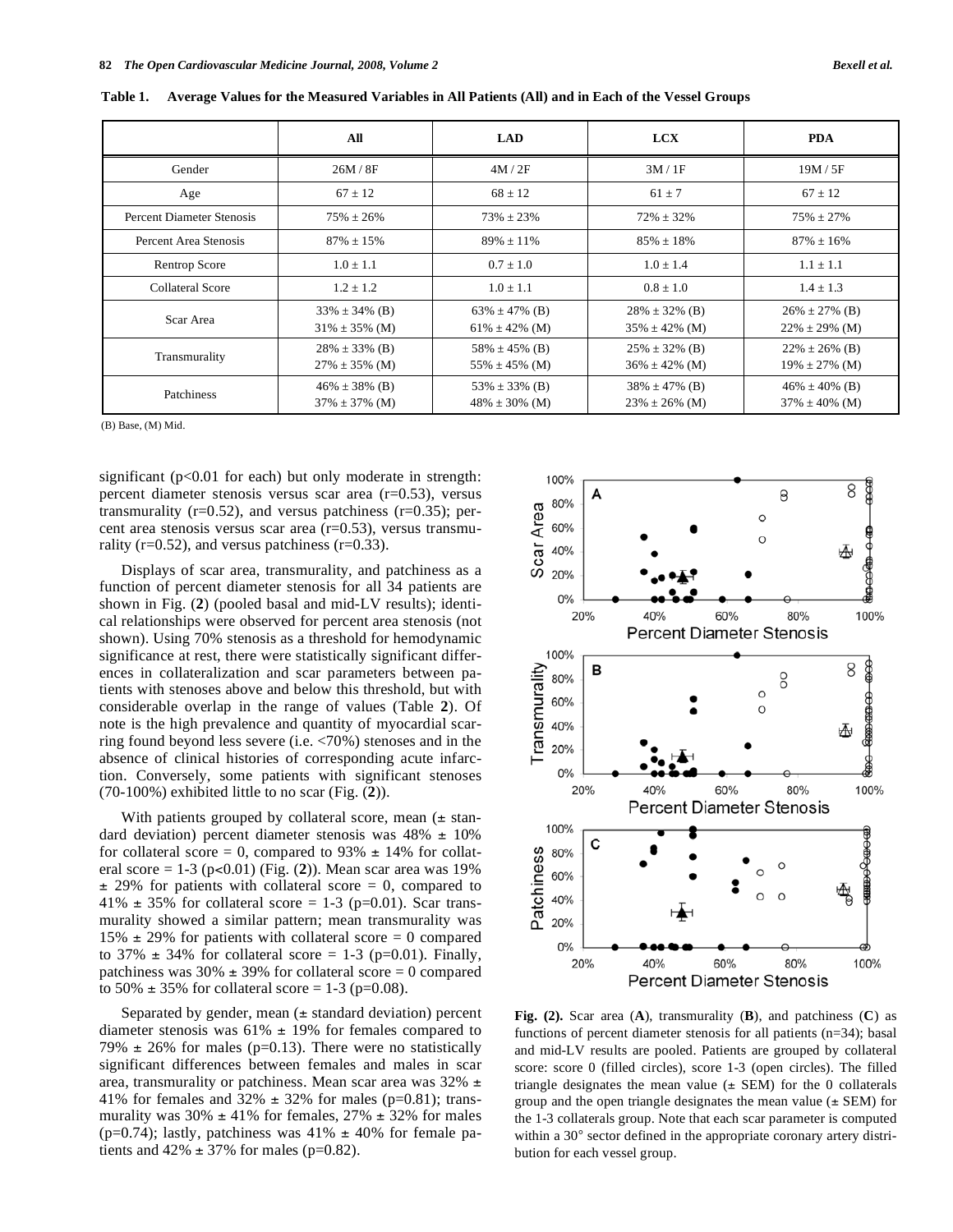#### **Scar Area Model**

 Gender, vessel, percent diameter stenosis, percent area stenosis and collateral score showed statistically significant influence on variability in the scar area model (Table **3**). Using the model to predict scar area as a function of percent diameter stenosis for each of the statistically significant predictors (Fig. (**3**)), we found that female gender was associated with increased scar area at a given stenosis value. In addition, LAD index lesions resulted in more myocardial scar formation than LCX or PDA lesions (Fig. (**3**)), which were comparable. Lastly, the extent of collateralization was an important mitigating factor in scar development. Patients with collateral score  $= 0$  exhibited greater scar formation for a given stenosis level than those patients with Collateral Score  $= 1-2$  (Fig. (3)); furthermore, using this model, patients with collateral score = 3 would not be expected to exhibit myocardial scarring until stenoses exceeded 70%.

## **Transmurality Model**

 Gender and percent diameter stenosis showed statistically significant influence on variability in the transmurality model (Table **3**); age and collateral score were of marginal statistical significance. Model-predicted transmurality as a function of percent diameter stenosis for the only statistically significant predictor, gender, is shown in Fig. (**4**).

**Table 2. Effects of Hemodynamically Significant Stenoses** 

#### **Patchiness Model**

 None of the predictors was statistically significant in the patchiness model (Table **3**); only percent diameter stenosis was of marginal statistical significance.

#### **DISCUSSION**

 The relationship between the severity of coronary artery stenosis and resulting occult myocardial scarring in patients with chronic ischemic heart disease is not well understood. Our results demonstrate a high prevalence of significant myocardial scarring associated with coronary stenoses not considered angiographically significant. In addition, we found coronary collateralization and gender to be important mitigating factors in the extent of myocardial scar development.

 DE-MRI imaging is well validated in the identification of chronic myocardial scar in animal models and clinical patients with high-grade stenosis [18,19]. Because of the high spatial resolution, transmural and subendocardial scar in the distribution of stenotic vessels can be differentiated [20,21]. The increase in myocardial scarring in the range of angiographically significant stenosis is consistent with hemodynamic data from animal models and mathematical simulations, demonstrating impaired flow at rest at a percent diameter stenosis of 75-85% [1-3]. In human studies, similar

|                         | <b>Percent Diameter Stenosis</b> | p-Value              |        |
|-------------------------|----------------------------------|----------------------|--------|
|                         | <70%                             | $\geq 70\%$          |        |
| Rentrop Score           | $1.0(0-1)$<br>0.1                | $1.4$ 1.1 (0 - 3)    | 0.03   |
| <b>Collateral Score</b> | $0.3(0-1)$<br>0.1                | $0.8(1-3)$<br>2.2    | < 0.01 |
| Scar Area               | 18%<br>29% (0%-100%)             | 43%<br>34% (0%-100%) | < 0.01 |
| Transmurality           | 14%<br>28% (0%-100%)             | 34% (0%-93%)<br>39%  | < 0.01 |
| Patchiness              | 28%<br>39% (0%-100%)             | 52%<br>34% (0%-100%) | 0.02   |

Data are presented as mean standard deviation (range)

P-values are the results of Student's t-test between groups.

#### **Table 3. Statistical Significance of Predictor Variables for the Scar Area, Transmurality and Patchiness Linear Mixed Models**

|                         | <b>Scar Area</b> | <b>Transmurality</b> | <b>Patchiness</b> |
|-------------------------|------------------|----------------------|-------------------|
| Gender                  | < 0.01           | 0.02                 | 0.59              |
| Age                     | 0.17             | 0.07                 | 0.43              |
| Vessel                  | $0.01$           | 0.46                 | 0.39              |
| LV Level                | 0.84             | 0.62                 | 0.21              |
| % Diameter Stenosis     | < 0.01           | < 0.01               | 0.05              |
| % Area Stenosis         | 0.04             | 0.10                 | 0.46              |
| Rentrop Score           | 0.88             | 0.89                 | 0.77              |
| <b>Collateral Score</b> | 0.03             | 0.06                 | 0.30              |

Predictors that reached statistical significance (p < 0.05) are shown in bold type. Predictors of marginal statistical significance (0.05  $\le$  p < 0.10) are shown in italics. See text for detailed descriptions of the models.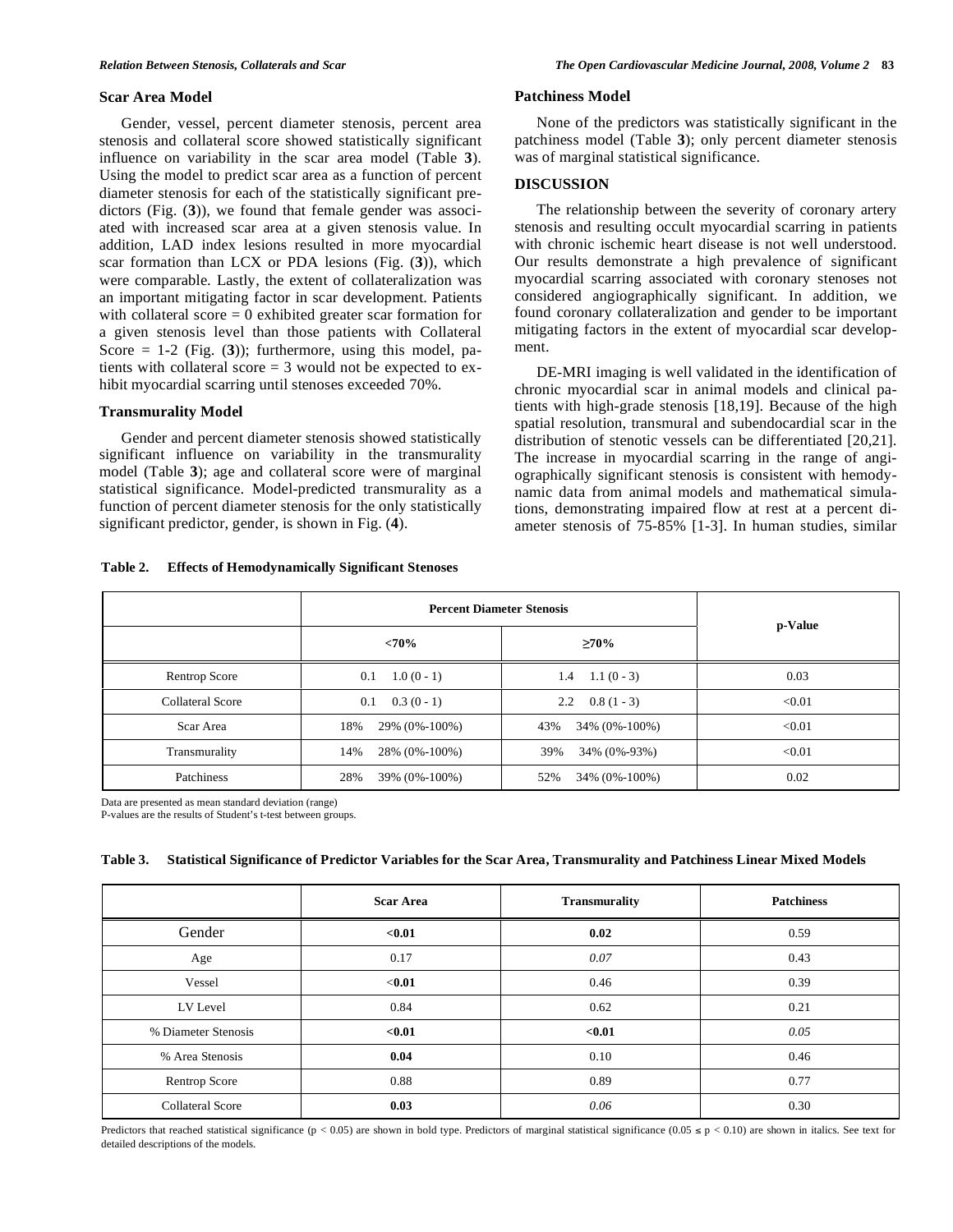results were reproduced in patients with limited, focal disease when QCA was used [4].



**Fig. (3).** Model-predicted scar area as a function of percent diameter stenosis. Each graph depicts a separate statistically significant predictor of variability in the scar area linear mixed-model (see text for details): gender, vessel containing the index lesion and collateral score (CS).

 Also consistent with previous hemodynamic data is the significant influence of coronary collaterals. In the current study, collaterals were found only in those patients with a high degree of coronary stenosis (>70%) [22]. Furthermore, collaterals shifted the stenosis-scar curve down and to the right. In patients without collaterals, myocardial scar was evident at angiographic stenosis of 30%. However, with 3 sets of collaterals, scar did not appear until about 70% stenosis. These findings are consistent with clinical studies, showing that in patients with chronic stable CAD, well developed collateral vessels were associated with reduced infarct size [23,24].

 The extent of collaterallization may also explain differences in scar extent found between men and women. In our models, females consistently demonstrated a greater amount of myocardial scar compared to males over the range 30- 100% stenosis. However, there was also a clear difference in the number of collateral vessels between these groups, with an average of only 0.5 sets of collaterals in female patients versus 1.5 sets of collaterals in male patients. The lower frequency of collaterals in women than in men has been noted by other investigators [25]. These results are important, as CAD is the leading cause of death in women and MRI imaging could play an importatnt role in the identification of subclinical disease in order to identify women for early preventive interventions [26].

 An interesting result is the presence of scar in segments within the distribution of coronary arteries with mild stenosis. However, hemodynamic studies have demonstrated impaired flow reserve at percent diameter stenoses of 30-50% [1-4]. Such levels of stenosis could be associated with repeated episodes of ischemia and eventual scar formation. However, another explanation for such myocardial scar formation distal to mild stenoses implicates recent pathophysiologic descriptions of atherosclerotic lesion development [27]. Pathological studies suggest that atherosclerotic lesions progress through repeated episodes of plaque rupture, followed by healing. These episodes can cause repetitive episodes of transient coronary artery thrombotic stenosis/occlusion and/or peripheral thromboembolization leading to recurrent focal myocardial damage, reflected in scar along the distribution of distal vessel branches [28,29]. Using DE-MRI, small areas of myocardial scarring have been observed after coronary intervention and bypass surgery, situations where local occlusion and peripheral embolization are common [30,31].

#### **Limitations**

 Our study has the following limitations. The study population was small and most of the included lesions were RCA lesions. The patients typically had advanced, multi-vessel CAD and frequently a history of myocardial infarction in remote segments. Clinical, hemodynamic studies in patients with advanced multi-vessel disease have typically shown a weak correlation between percent stenosis and hemodynamic significance [32,33]. In addition, concomitant information about myocardial ischemia in the examined segments was not available. Future studies in patients with 1-vessel disease and simultaneous hemodynamic assessment of lesion significance (e.g. fractional flow reserve CFR or stress testing) will provide further insights.

 The analysis of DE-MRI images was restricted to a 30º myocardial sector centered on the coronary artery of interest, which excluded some of the myocardium supplied by that artery. However, our intention was to exclude the effects of stenoses in branches of the coronary artery of interest and/or other coronary arteries, which could only be accomplished by specifying a smaller region of interest. A 45º sector was also evaluated initially but was not found to provide advantages over the 30º sector upon preliminary review of the data (results were unchanged).

## **CONCLUSIONS**

 Using QCA and DE-MRI, we demonstrate a significant relationship between the severity of proximal coronary artery stenosis and the extent of myocardial scar in the setting of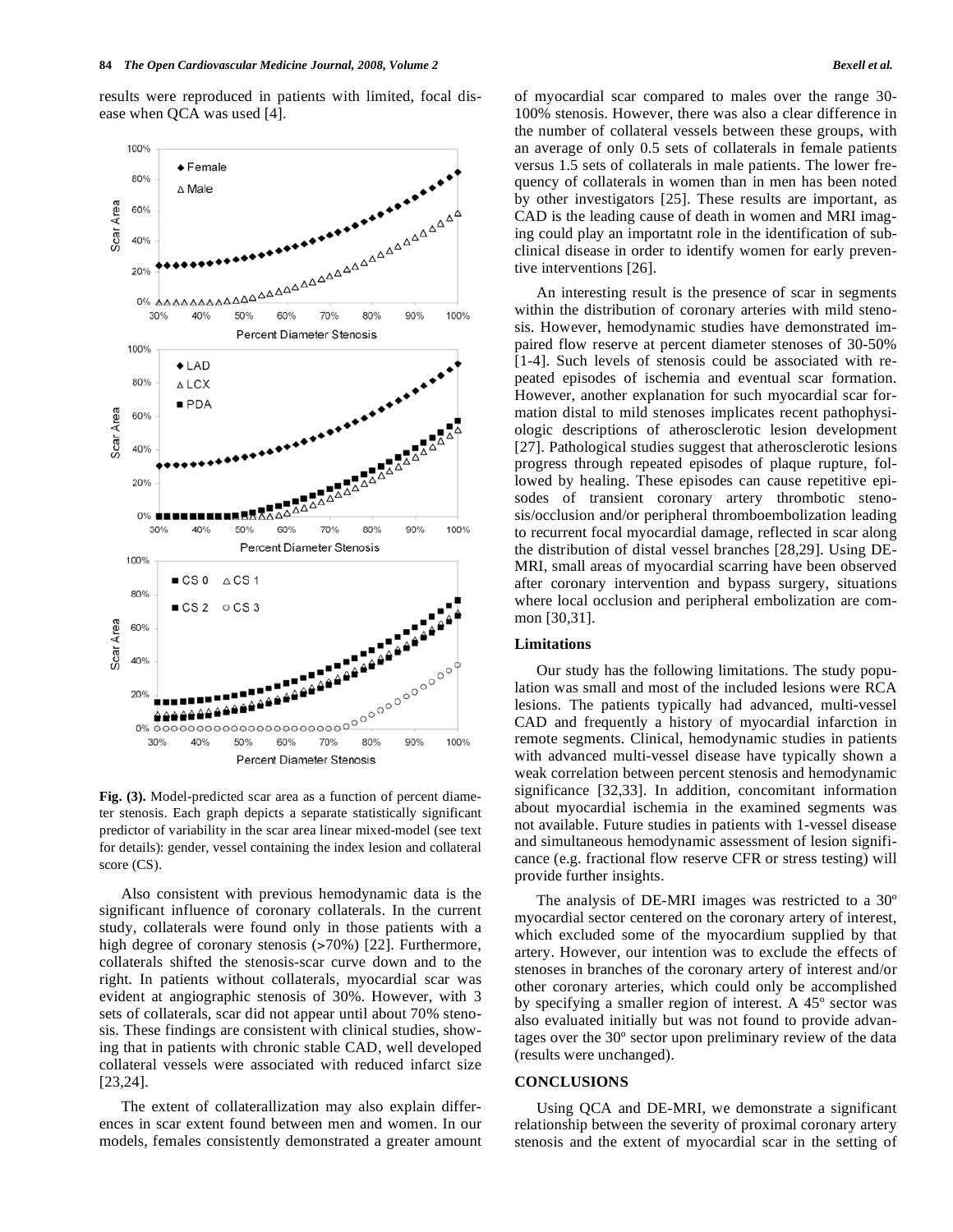

**Fig. (4).** Model-predicted transmurality as a function of percent diameter stenosis. Gender was the only statistically significant predictor of variability in the transmurality linear mixed-model (see text for details).

chronic ischemic heart disease. This relationship likely reflects increasing ischemia leading to scar formation in the range of angiographically significant stenosis. The influence of collaterals is reflected in the rightward shift of the curve (less scar tissue) with increasing number of collaterals. We also found prevalent myocardial scarring in the absence of significant coronary artery stenosis, supporting aggressive medical therapy to stabilize plaque, with or without revascularization, to prevent myocardial injury. Lastly, DE-MRI provides important information about the impact of coronary artery atherosclerosis on the myocardium beyond the involved vessel in patients being considered for revascularization therapy.

#### **REFERENCES**

- [1] Folts JD, Gallagher K, Rowe GG. Hemodynamic effects of controlled degrees of coronary artery stenosis in short-term and longterm studies in dogs. J Thorac Cardiovasc Surg 1977; 73: 722-27.
- [2] Gould KL, Lipscomb K, Hamilton GW. Physiologic basis for assessing critical coronary stenosis. Am J Cardiol 1974; 33: 87-94.
- [3] Klopp EH, Gott VL. A simple model of the hemodynamic effects of a proximal coronary artery narrowing. Ann Thorac Surg 1975; 19: 309-312.
- [4] Wilson RF, Marcus ML, White CW. Prediction of the physiologic significance of coronary arterial lesions by quantitative lesion geometry in patients with limited coronary artery disease. Circulation 1987; 75: 723-32.
- [5] Maes A, Flameng W, Nuyts J, *et al*. Histological alterations in chronically hypoperfused myocardium. Correlation with PET findings. Circulation 1994; 90: 735-45.
- [6] Nicklas JM, Becker LC, Bulkley BH. Effects of repeated brief coronary occlusion on regional left ventricular function and dimension in dogs. Am J Cardiol 1985; 56: 473-8.
- [7] Geft IL, Fishbein MC, Ninomiya K, *et al*. Intermittent brief periods of ischemia have a cumulative effect and may cause myocardial necrosis. Circulation 1982; 66: 1150-3.
- [8] Elsässer A, Schlepper M, Klövekorn WP, *et al*. Hibernating myocardium: an incomplete adaptation to ischemia. Circulation 1997; 96: 2920-31.
- [9] Simonetti OP, Kim RJ, Fieno DS, *et al*. An improved MR imaging technique for the visualization of myocardial infarction. Radiology 2001; 218: 215-23.
- [10] Setser RM, Bexell DG, O'Donnell TP, *et al*. Quantitative assessment of myocardial scar in delayed enhancement magnetic resonance imaging. J Magn Reson Imaging 2003; 18: 434-41.
- [11] Schvartzman PR, Srichai MB, Grimm RA, *et al*. Nonstress delayed-enhancement magnetic resonance imaging of the myocardium predicts improvement of function after revascularization for chronic ischemic heart disease with left ventricular dysfunction. Am Heart J 2003; 146: 535-41.
- [12] White RD. MR and CT assessment for ischemic cardiac disease. J Magn Reson Imaging 2004; 19: 659-75.
- [13] Hermiller JB, Cusma JT, Spero LA, Fortin DF, Harding MB, Bashore TM. Quantitative and qualitative coronary angiographic analysis: Review of methods, utility, and limitations. Cathet Cardiovasc Diagn 1992; 25: 110-31.
- [14] Gronenschild E, Janssen J, Tijdens F. CAAS II: A second generation system for off-line and on line quantitative coronary angiography. Cathet Cardiovasc Diagn 1994; 33: 61-75.
- [15] Cerqueira MD, Weissman NJ, Dilsizian V, *et al*. Standardized myocardial segmentation and nomenclature for tomographic imaging of the heart: a statement for healthcare professionals from the Cardiac Imaging Committee of the Council on Clinical Cardiology of the American Heart Association. Circulation 2002; 105: 539-42.
- [16] Gonzalez RC, Woods RE. In: Gonzalez RC, Ed. Digital image processing. Massachusetts, Addison-Wesley 1992; 41-42.
- [17] Crowder MJ, Hand DJ. Analysis of Repeated Measures. 1st ed. London: Chapman & Hall; 1990.
- [18] Kim RJ, Wu E, Rafael A, *et al*. The use of contrast-enhanced magnetic resonance imaging to identify reversible myocardial dysfunction. N Eng J Med 2000; 343: 1445-53.
- [19] Mahrholdt H, Wagner A, Holly TA, *et al*. Reproducibility of chronic infarct size measurement by contrast-enhanced magnetic resonance imaging. Circulation 2002; 106: 2322-7.
- [20] Wagner A, Mahrholdt H, Holly TA, *et al*. Contrast-enhanced MRI and routine single photon emission computed tomography (SPECT) perfusion imaging for detection of subendocardial myocardial infarcts: an imaging study. Lancet 2003; 361: 374-9.
- [21] Wu E, Judd RM, Vargas JD, Klocke FJ, Bonow RO, Kim RJ. Visualization of presence, location, and transmural extent of healed Q-wave and non-Q-wave myocardial infarction. Lancet 2001; 357: 21-8.
- [22] Rentrop KP, Thornton JC, Feit F, Van Buskirk M. Determinants and protective potential of coronary arterial collaterals as assessed by an angioplasty model. Am J Cardiol 1988; 61: 677-84.
- [23] Billinger M, Kloos P, Eberli FR, Windecker S, Meier B, Seiler C. Physiologically assessed coronary collateral flow and adverse cardiac ischemic events: a follow-up study in 403 patients with coronary artery disease. J Am Coll Cardiol 2002; 40: 1545-50.
- [24] Habib GB, Heibig J, Forman SA, *et al*. Influence of coronary collateral vessels on myocardial infarct size in humans. Results of phase I thrombolysis in myocardial infarction (TIMI) trial. The TIMI Investigators. Circulation 1991; 83: 739-46.